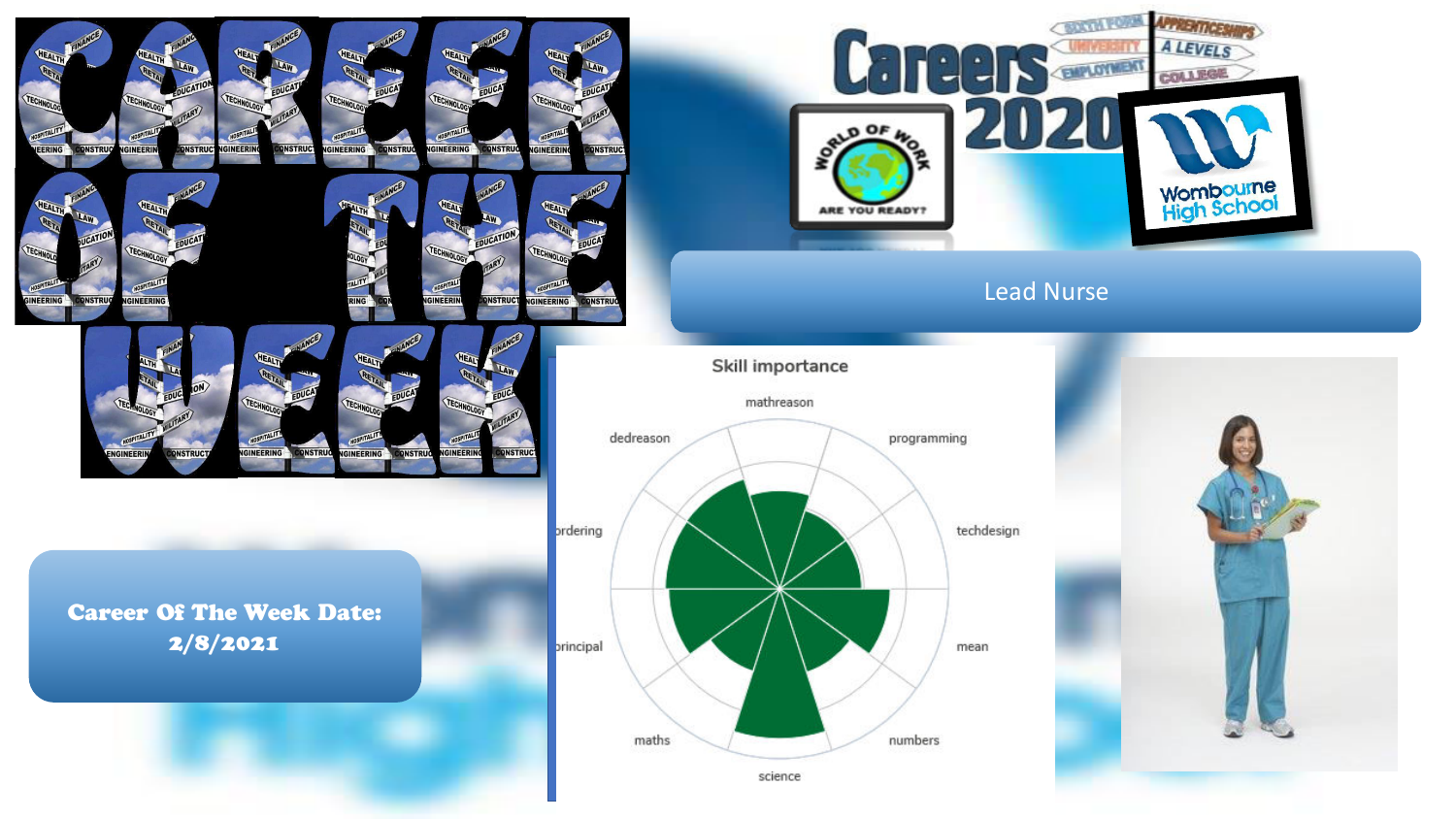

# £34,320 average salary

The UK average salary is £28,758

Insert avert available  $\sim$  36  $\sim$   $\sim$   $\sim$   $\sim$   $\sim$   $\sim$ average weekly hours

There are 37.5 hours in the average working week

## 16% male 84% female



②

The UK workforce is 47% female and 53% male

#### Lead Nurse



#### **Description**?

Nurses provide general and/or specialised nursing care for the sick, injured and others in need of such care, assist medical doctors with their tasks and work with other healthcare professionals and within teams of healthcare workers. They advise on and teach nursing practice.

### **Qualifications**

Qualification as a nurse is via a diploma or degree course, both of which are provided by universities. Courses comprise both theoretical and practical work, including placements in hospital and community settings. Full time diploma courses last three years; degree courses last three or four years. Accelerated programmes are available to graduates with a healthrelated degree. There is a minimum age limit of 17 years 6 months to enter training. Post-registration training is available for a range of clinical specialisms.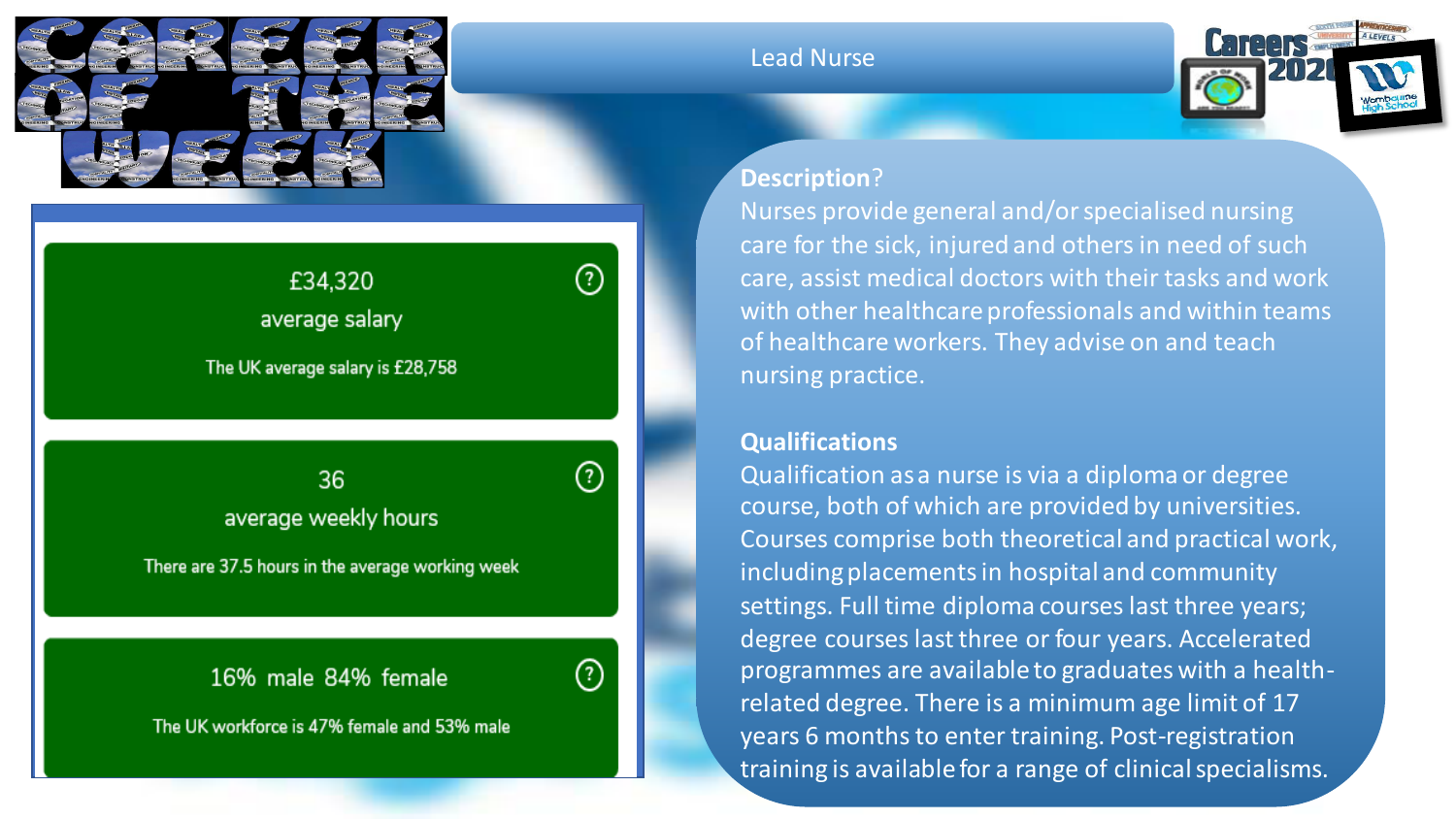

Lead Nurse



**Future employment** 



#### Tasks:

Assists medical doctors and works with other healthcare professionals to deal with emergencies and pre-planned treatment of patients;

Manages own case load;

Monitors patient's progress, administers drugs and medicines, applies surgical dressings and gives other forms of treatment;

Participates in the preparation for physical and psychological treatment of mentally ill patients; Plans duty rotas and organises and directs the work and training of ward and theatre nursing staff; Advises on nursing care, disease prevention, nutrition, etc. and liaises with hospital board/ management on issues concerning nursing policy;

Plans, manages, provides and evaluates nursing care services for patients, supervises the implementation of nursing care plans;

Delivers lectures and other forms of formal training relating to nursing practice.